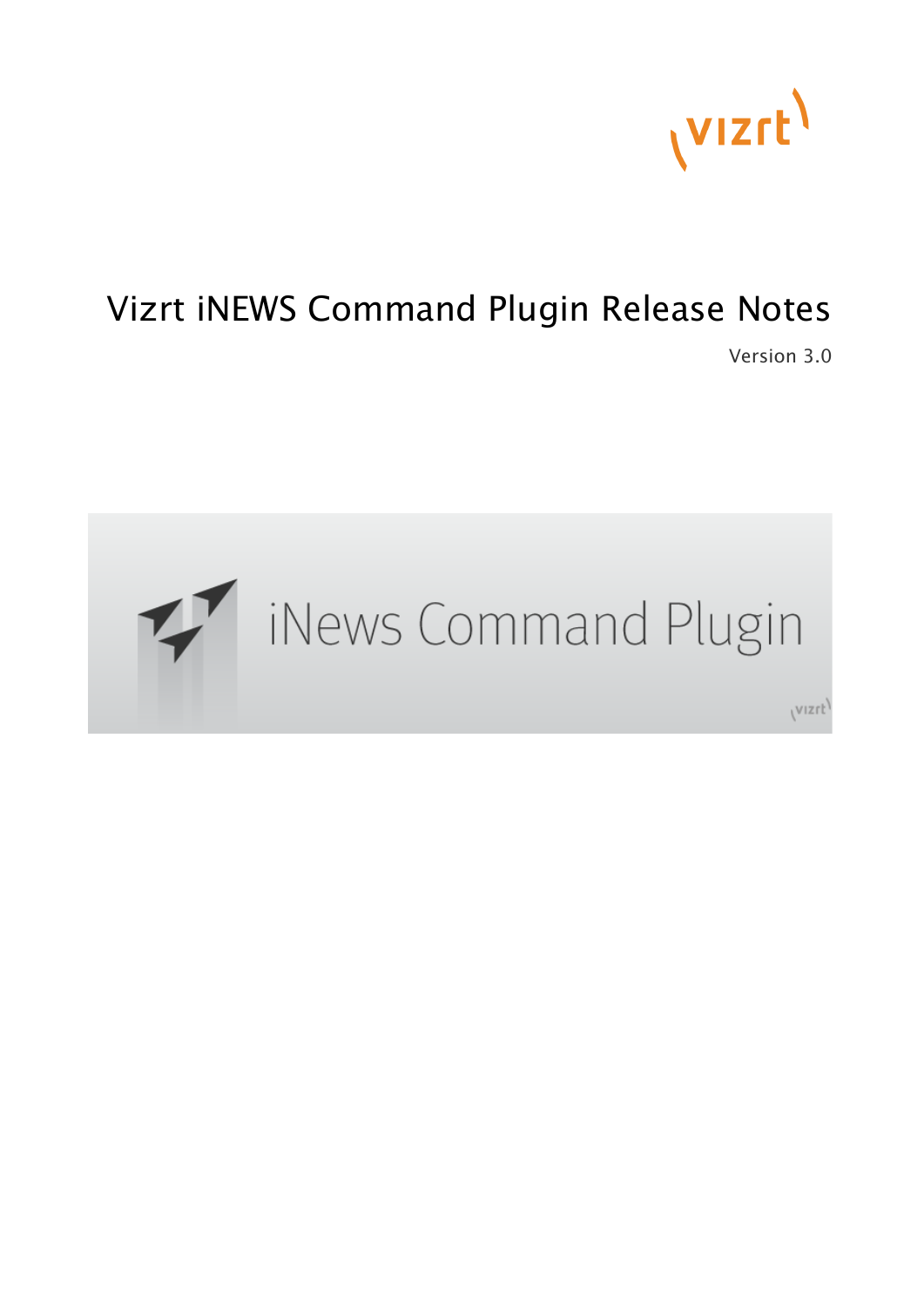

#### Copyright © 2021 Vizrt. All rights reserved.

No part of this software, documentation or publication may be reproduced, transcribed, stored in a retrieval system, translated into any language, computer language, or transmitted in any form or by any means, electronically, mechanically, magnetically, optically, chemically, photocopied, manually, or otherwise, without prior written permission from Vizrt. Vizrt specifically retains title to all Vizrt software. This software is supplied under a license agreement and may only be installed, used or copied in accordance to that agreement.

#### Disclaimer

Vizrt provides this publication "as is" without warranty of any kind, either expressed or implied. This publication may contain technical inaccuracies or typographical errors. While every precaution has been taken in the preparation of this document to ensure that it contains accurate and up-to-date information, the publisher and author assume no responsibility for errors or omissions. Nor is any liability assumed for damages resulting from the use of the information contained in this document. Vizrt's policy is one of continual development, so the content of this document is periodically subject to be modified without notice. These changes will be incorporated in new editions of the publication. Vizrt may make improvements and/or changes in the product(s) and/or the program(s) described in this publication at any time. Vizrt may have patents or pending patent applications covering subject matters in this document. The furnishing of this document does not give you any license to these patents.

#### Technical Support

For technical support and the latest news of upgrades, documentation, and related products, visit the Vizrt web site at [www.vizrt.com.](http://www.vizrt.com)

#### Created on

2021/01/26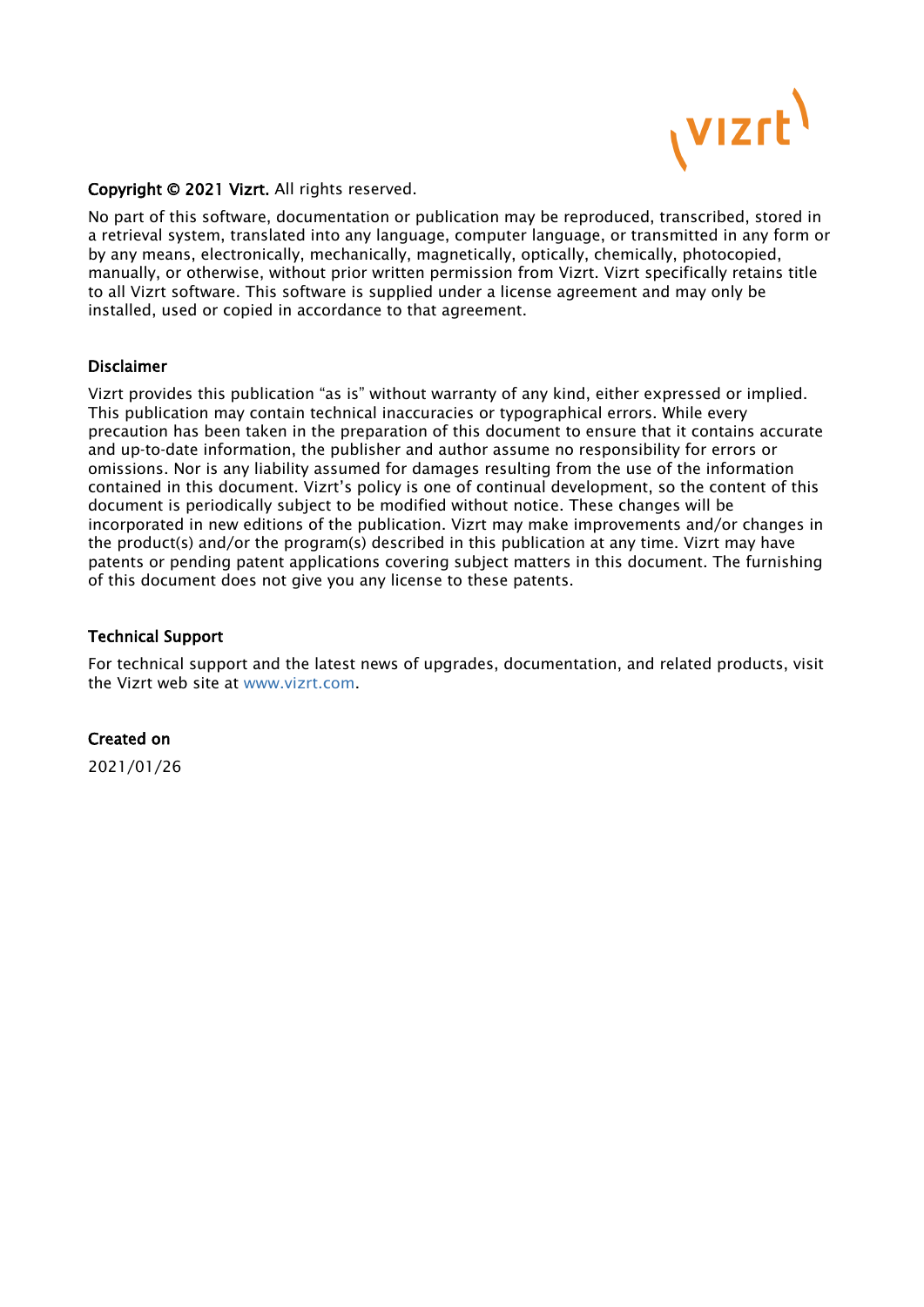# Contents

| 1     |  |
|-------|--|
| 1.1   |  |
| 1.2   |  |
| 1.3   |  |
| 1.3.1 |  |
| 1.4   |  |
| 1.4.1 |  |
| 1.4.2 |  |
| 1.4.3 |  |
| 1.4.4 |  |
| 2     |  |
| 2.1   |  |
| 2.2   |  |
| 2.2.1 |  |
| 2.3   |  |
| 2.4   |  |
| 2.4.1 |  |
| 2.5   |  |
| 2.5.1 |  |
| 2.5.2 |  |
| 2.5.3 |  |
| 2.5.4 |  |
| 3     |  |
| 3.1   |  |
| 3.2   |  |
| 3.3   |  |
| 3.4   |  |
| 3.4.1 |  |
| 3.5   |  |
| 3.5.1 |  |
| 3.5.2 |  |
| 3.5.3 |  |
| 3.5.4 |  |
| 3.5.5 |  |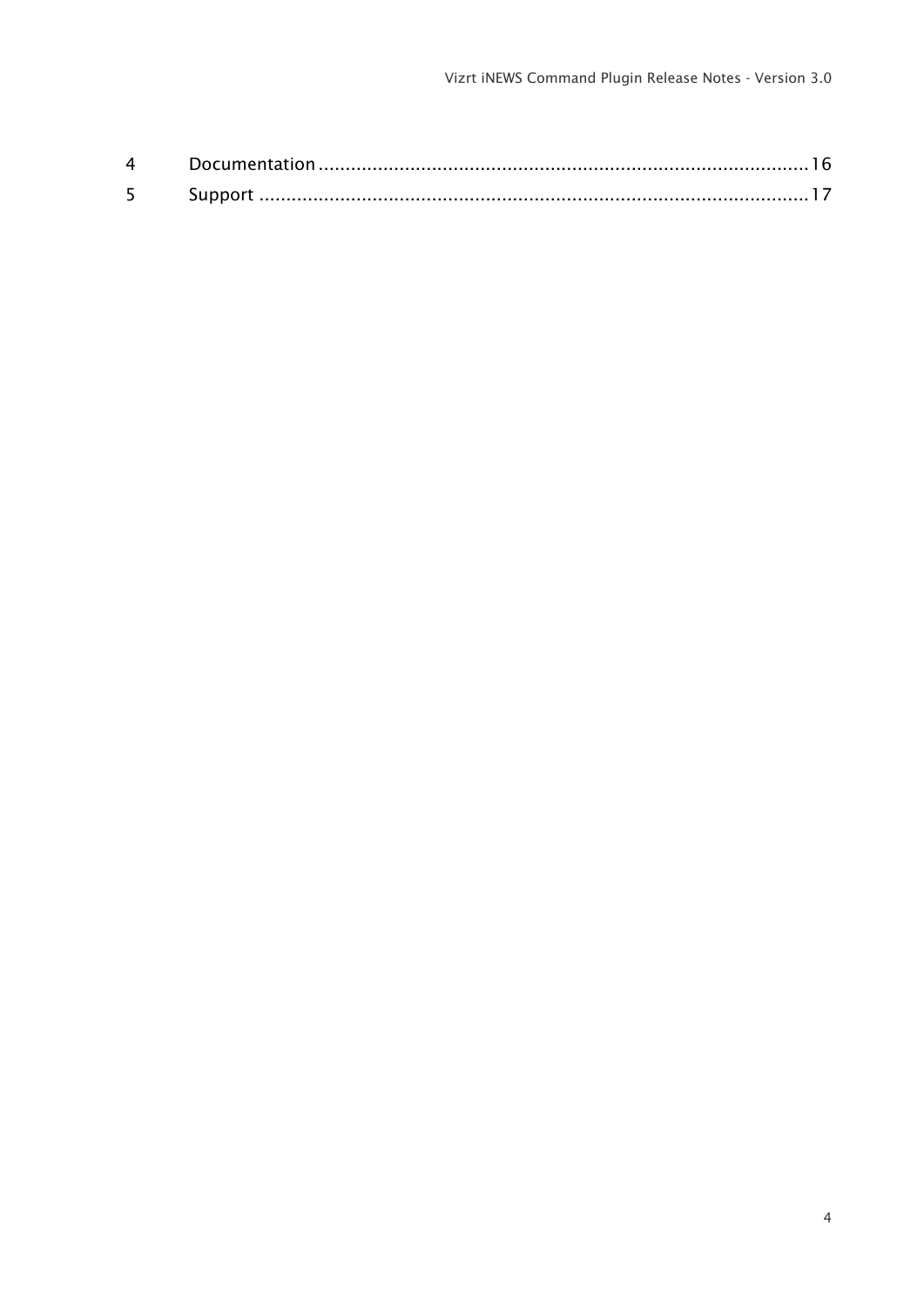- [Vizrt iNEWS Command Plugin 3.0.2](#page-5-0)
	- [Requirements](#page-5-1)
	- [New Features and Bug Fixes](#page-5-2)
	- [Restrictions](#page-6-0)
	- [Known Issues](#page-6-2)
- [Vizrt iNEWS Command Plugin 3.0.1](#page-8-0)
	- [Requirements](#page-8-1)
	- [Changes](#page-8-2)
	- [New Features and Bug Fixes](#page-8-4)
	- [Restrictions](#page-9-0)
	- [Known Issues](#page-9-2)
- [Vizrt iNEWS Command Plugin 3.0.0](#page-11-0)
	- [Requirements](#page-11-1)
	- [Changes](#page-11-2)
	- [New Features](#page-11-3)
	- [Restrictions](#page-12-0)
	- [Known Issues](#page-12-2)
- [Documentation](#page-15-0)
- [Support](#page-16-0)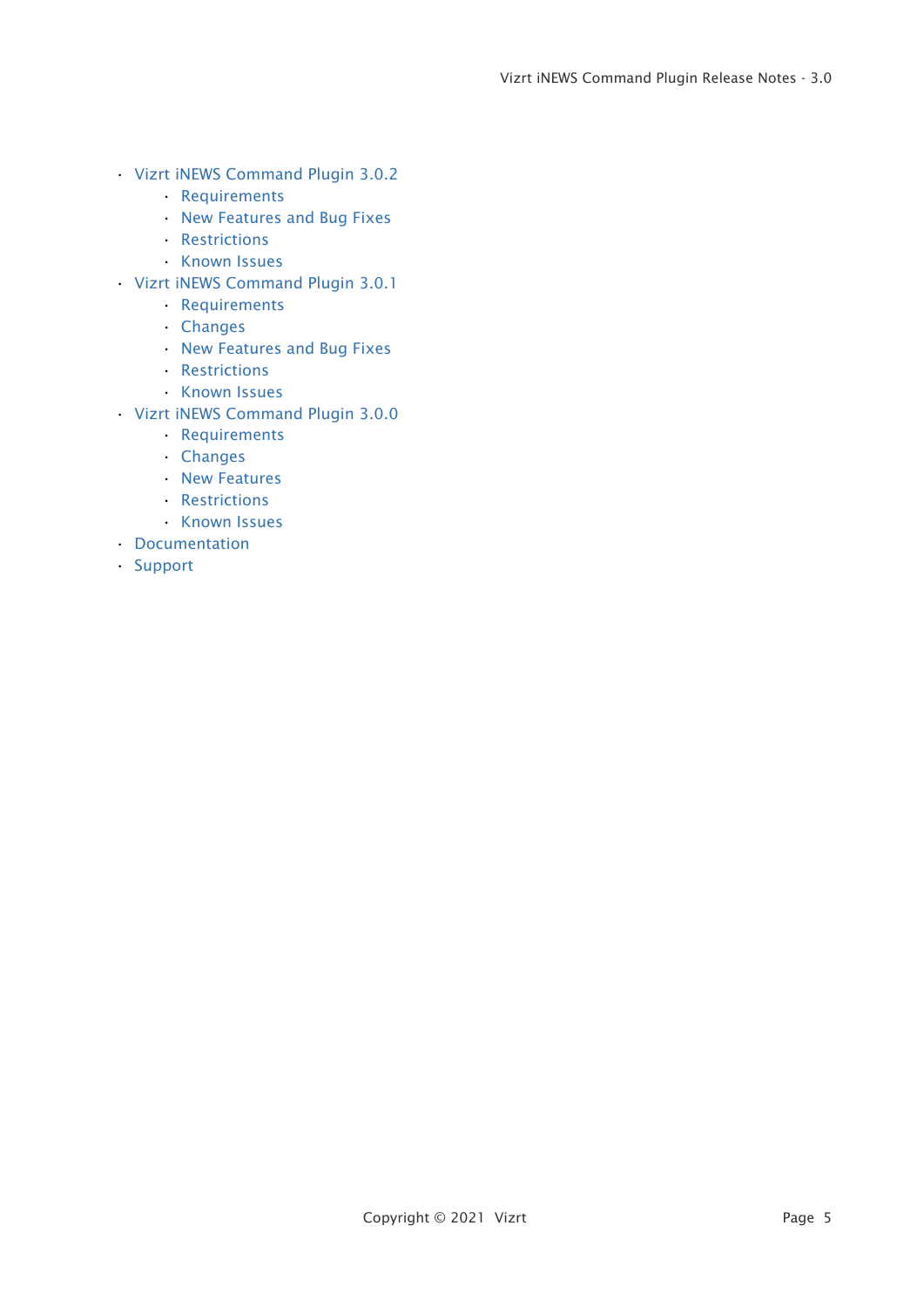## <span id="page-5-0"></span>1 Vizrt INEWS Command Plugin 3.0.2

#### Release Date: 2021-01-26

These are the release notes for the Vizrt iNEWS Command Plugin version 3.0.2. This document describes the user-visible changes that have been made to the software since release 3.0.1.

#### <span id="page-5-1"></span>1.1 Requirements

This plug-in is for use with:

- Avid MediaCentral® | Command 2020.9.1 or higher.
- Viz Pilot Data server 8.5.1 or higher.
- Viz Preview Server 4.4 or higher.
- Media Sequencer version 5.3.3 or higher.

This plug-in has been tested with the following versions:

- Avid MediaCentral® | Command 2020.9.1
- Viz Pilot Data Server 8.5.1.90
- Viz Preview Server 4.4.0.2674
- Viz Trio 3.2.4.24895
- Viz Pilot 8.6.0.24874
- Media Sequencer 5.3.3
- Viz Engine/Artist version 3.14.5.102205 and version 4.2

## <span id="page-5-2"></span>1.2 New Features And Bug Fixes

This version of the plug-in has the following new features and bug-fixes compared to the 3.0.1 version:

- There is a fix for a disconnect issue. The disconnect occurred on a system that had rundowns not unloaded, and where 'old' playlists in MediaCentral® | Command would contain elements deleted from the pilot database. The Vizrt iNEWS Command Plugin got thumbnail requests from the Avid side which it did not answer. This again did result in a thread leakage on the Avid side. The fix is now to answer 'null' on the thumbnail requests for the deleted elements. This prevents the thread leakage (MSE-7899 and MSE-7734). Unit tests have been created (MSE-7947).
- The plug-in now prefers the new preview server API over the old one (the preview server template URL starting with */api/preview/snapshot?* is preferred over the preview server template URL starting with /snapshot?). The plug-in reads the preview server atom service document to know the API version (MSE-7946).
- The plug-in now supports thumbnails for mos type elements when upgrading to Media Sequencer 5.3. Media Sequencer 5.3 sets preview server thumbnail URLs that uses the */api/ preview/snapshot* template URL of preview server. This API of preview server does currently only support *.png* images, and not *.jpeg* (the old /snapshot API supported both). The plugin is fixed so that it converts from *.png* to *.jpeg*. The Avid side of the system only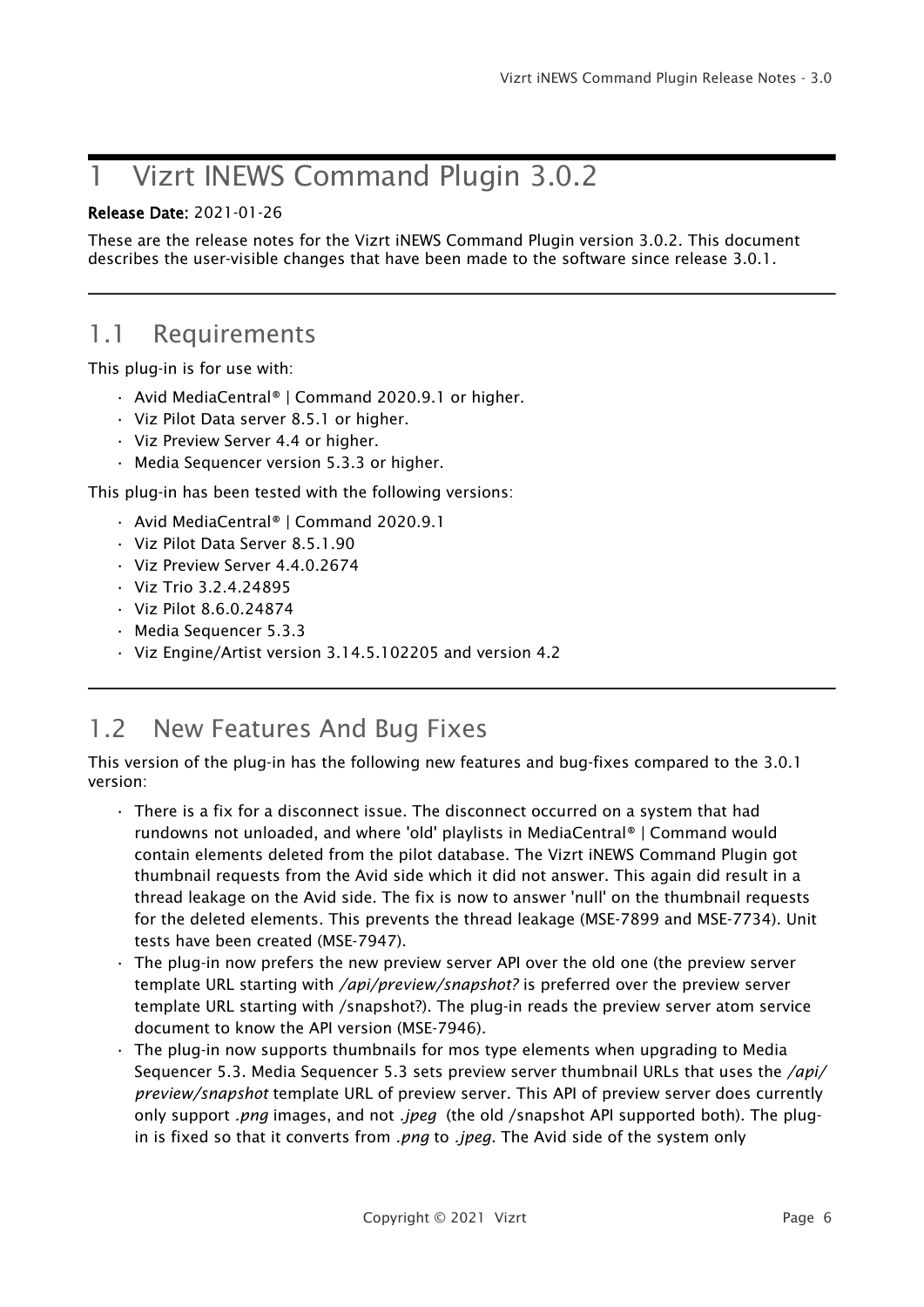supports *.jpeg*. Note that quality values are used in the ACCEPT headers sent to preview server. This so that if preview server starts to support *.jpeg* for the */api/preview/snapshot* template, then *.jpeg* is returned (MSE-7903).

- The plug-in now makes use of the If-None-Match header and etag when it polls elements for changes. This both towards Viz Pilot Data Server and Media Sequencer. Note that for this to work Media Sequencer 5.3.3 or higher is needed (MSE-7984).
- When using VCP CG templates and the template contains autogenerated fielddef(s) (indicated by the sub-node  $\langle$ indexingvariable>), this fielddef is skipped (MSE-8055).

## <span id="page-6-0"></span>1.3 Restrictions

#### <span id="page-6-1"></span>1.3.1 When Using Star cg Syntax

- Using a combo template with external id does only support layers with one state. That is:
	- If the layer has more than one choice that is non-empty, the layer is ignored.
	- If the layer has only one choice which is non-empty, this choice is selected.

#### <span id="page-6-2"></span>1.4 Known Issues

#### <span id="page-6-3"></span>1.4.1 When Using Star cg Syntax

• No default values are present for star cg elements with no input data.

Example: If the following external template *v1003* has two input text fields where default values has been set in Viz Content Pilot, then the syntax *\*cg v1003* gives a data element with empty values. (MSE-3966, VCP-2320)

- Continue count is not supported for star cg elements based on Trio templates.
- Restrictions on template identifiers recognized by the Avid MediaCentral® | Command system (MSE-4900).
	- When the configuration setting *Use template name as identifier for Viz Pilot cg elements* is on, the identifier for the external template is the "Description" field of the external template given in Pilot Template Manager.
	- The integration with Avid MediaCentral® | Command has restrictions for the characters in the identifiers. This has to be enforced by the user.
	- Characters that do not work: forward slash, backward slash, full stop.
		- A Note: iNews only accepts template identifiers being one word. Templates not following these rules might not be recognized by the Avid MediaCentral® | Command system.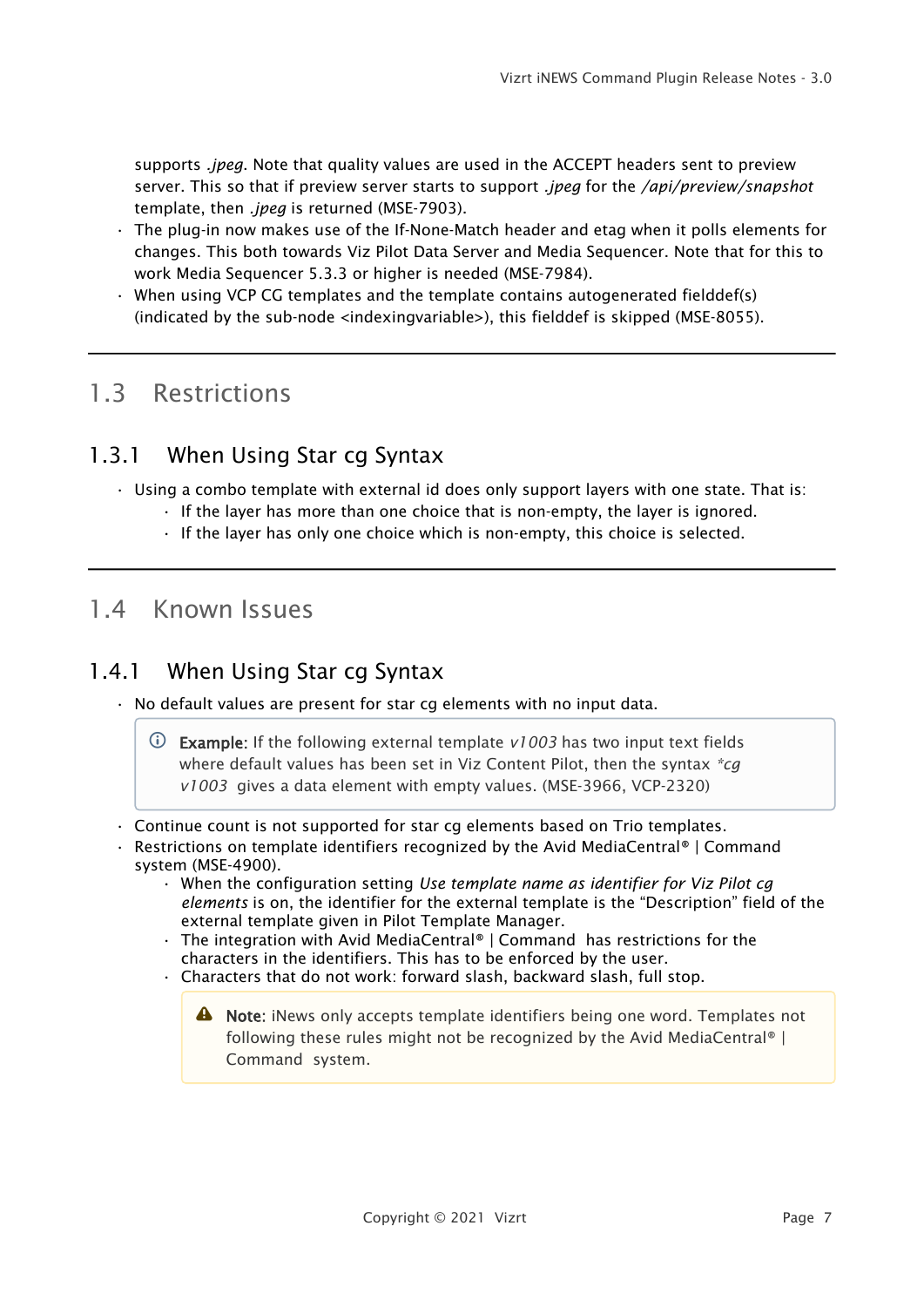- For a template identifier containing the character full stop (".") the template will not work, and in addition loading such a template to the inventory causes problems with the inventory. This plug-in therefore filters out templates with such identifiers.
- For Trio cg templates: Viz Artist disallows the mentioned characters in scene names.

#### <span id="page-7-0"></span>1.4.2 Vizrt Plug-in Settings

• Plug-in settings does not support Thai, Bengali, Hindi. The problem is related to the environment run by Avid MediaCentral® | Command.

#### <span id="page-7-1"></span>1.4.3 Standalone Playlists and Shotbox

This is not supported.

#### <span id="page-7-2"></span>1.4.4 Other Known Issues

- The following described issue applies when the config setting *Enable initializing of a playlist or item in a playlist* is not selected. The issue can be resolved in Avid MediaCentral® | Command (MSE-5670).
	- When the user right clicks on a graphic element in Avid MediaCentral® | Command , the options for initialization are available. These options are also available in the Main Menu (Playlist > Graphics > Initialize Item/ Initialize Playlist).
- Resource handling of rundowns from Avid iNEWS: If rundowns are not unloaded after use, or they are unloaded when the corresponding playlist is locked in Avid MediaCentral® | Command, the Vizrt graphics used in such rundowns will remain in the playlist held by Media Sequencer. This represents a resouce leakage. A work-around for remove of such dangling elements is to delete the Pilot playlist created by Vizrt iNEWS Command Plugin and to restart Media Sequencer and restart the Vizrt iNEWS Command Plugin.
- Sometims the user can experience missing thumbnail-updates in Avid MediaCentral® | Command client. A work-around is to resize the column that shows the thumbnails.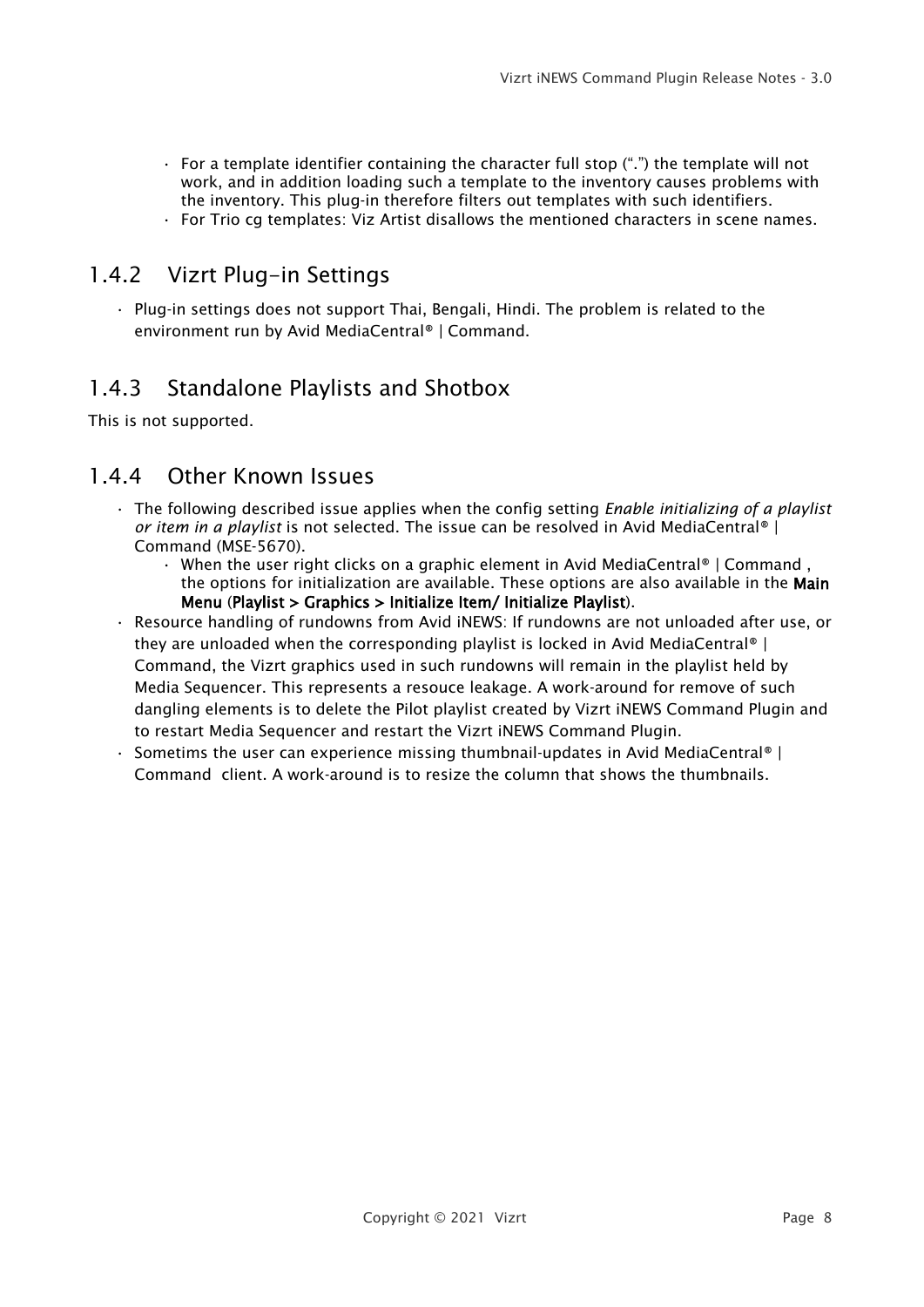## <span id="page-8-0"></span>2 Vizrt INEWS Command Plugin 3.0.1

#### Release Date: 2017-09-05

These are the release notes for the Vizrt iNEWS Command Plugin version 3.0.1. This document describes the user-visible changes that have been made to the software since release 3.0.0.

### <span id="page-8-1"></span>2.1 Requirements

This plug-in is for use with:

- iNEWS Command 3.7.0.14 or higher.
- Viz Pilot Data server 7.1 or higher.
- Viz Preview Server 3.0 or higher.
- Media Sequencer version 4.0 or higher.

This plug-in has been tested with the following versions:

- iNews Command 3.7.0.14
- Viz Pilot Data Server 7.2.0.1370
- Viz Preview Server 4.0.2.2466
- Viz Trio 3.1.1.22607
- Viz Pilot 7.2.0.23822
- Media Sequencer 4.1.0.16507
- Viz Engine/Artist version: 3.8.3

## <span id="page-8-2"></span>2.2 Changes

#### <span id="page-8-3"></span>2.2.1 GDS SDK Upgrade Notice

The Graphic Device Service SDK provided by Avid is enhanced between release 3.0.0 and 3.0.1 of Vizrt Avid iNews Command Plug-in. Specifically, a new method *getItemID* on *PlayoutGraphic* is added. This requires the GDS installed by Avid Command installer to provide this method. If incompatible versions of Avid Command and the Avid iNews Command Plugin are installed, the plug-in might crash and *java.lang.NoSuchMethodError* is present in the Avid Diagnostics log.

## <span id="page-8-4"></span>2.3 New Features And Bug Fixes

This version of the plug-in has the following new features and bug-fixes compared to the 3.0 version:

• The following known issue (denoted as known issue in 3.0 release) is now fixed: The described issue and fix for this issue applies when the config setting *Only mark last played graphic as done (per channel)* is selected: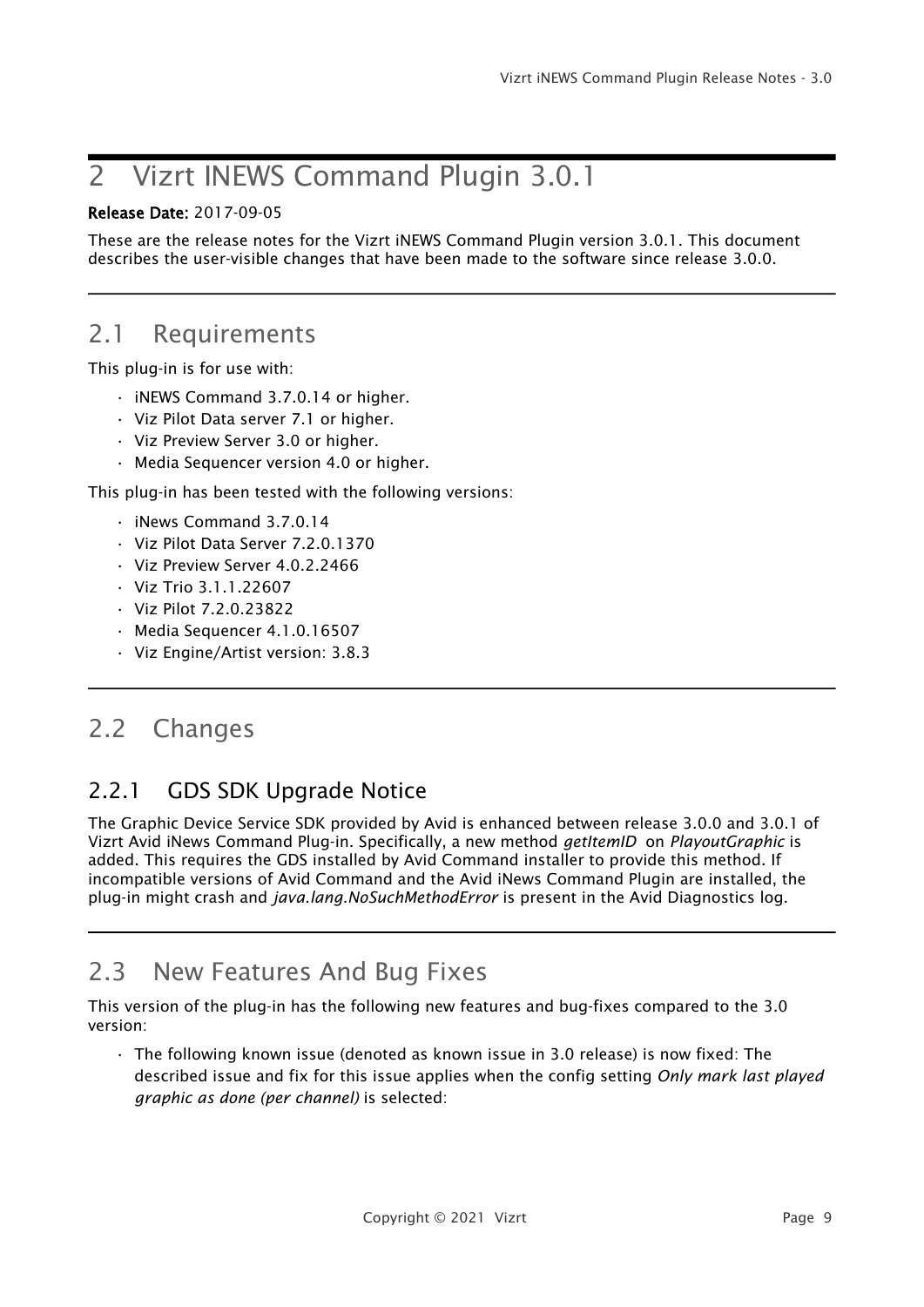Given two cg elements in a playlist. Play the first element. After play-out of this element, edit it from iNews. Play the second element. Expected result is that the second element has status Done in Avid Command (status Done is shown by a blue square icon).

A Before Fix: This was not the case. Both the first and second element had status Done.

Now: Only the second element has status Done in Avid Command. This issue is solved by Avid and Vizrt (MSE-5756).

- Default channel fix for Trio cg elements (MSE-6448) now fixed: The default channel set up for the iNEWS rundown should take effect even if this channel is not set as program channel in the Media Sequencer profile in use.
- EJECTING status is now removed on elements after a 'channel specific eject' API call (a handleClear call with parameter PlayoutGraphicID set to null). The behavior is now the following: A 'channel specific eject' API call results in EJECTING status on PAUSED and DONE elements, and then the EJECTING statuses are removed. This prevents elements to have EJECTED status if the playlist is re-locked in Avid Command after a previous unlock (where the unlock caused a channel specific eject API call).The regression was introduced in the 3.0 release of the plug-in. Fixed in jira ticket MSE-6452.

### <span id="page-9-0"></span>2.4 Restrictions

#### <span id="page-9-1"></span>2.4.1 When Using Star CG Syntax

• Using a combination template with external id only supports layers with one state. If the layer has more than one choice that is non-empty, the layer is ignored. If the layer has only one choice which is non-empty, this choice is selected.

### <span id="page-9-2"></span>2.5 Known Issues

•

#### <span id="page-9-3"></span>2.5.1 When Using Star CG Syntax

- No default values are present for star cg elements with no input data (MSE-3966, VCP-2320).
	- Example: If the following external template *v1003* has two input text fields where default values has been set in Viz Content Pilot, then the syntax *\*cg v1003* gives a data element with empty values.  $\odot$
- Continue count is not supported for star cg elements based on Trio templates.
- Restrictions on template identifiers recognized by the Avid Command system (MSE-4900).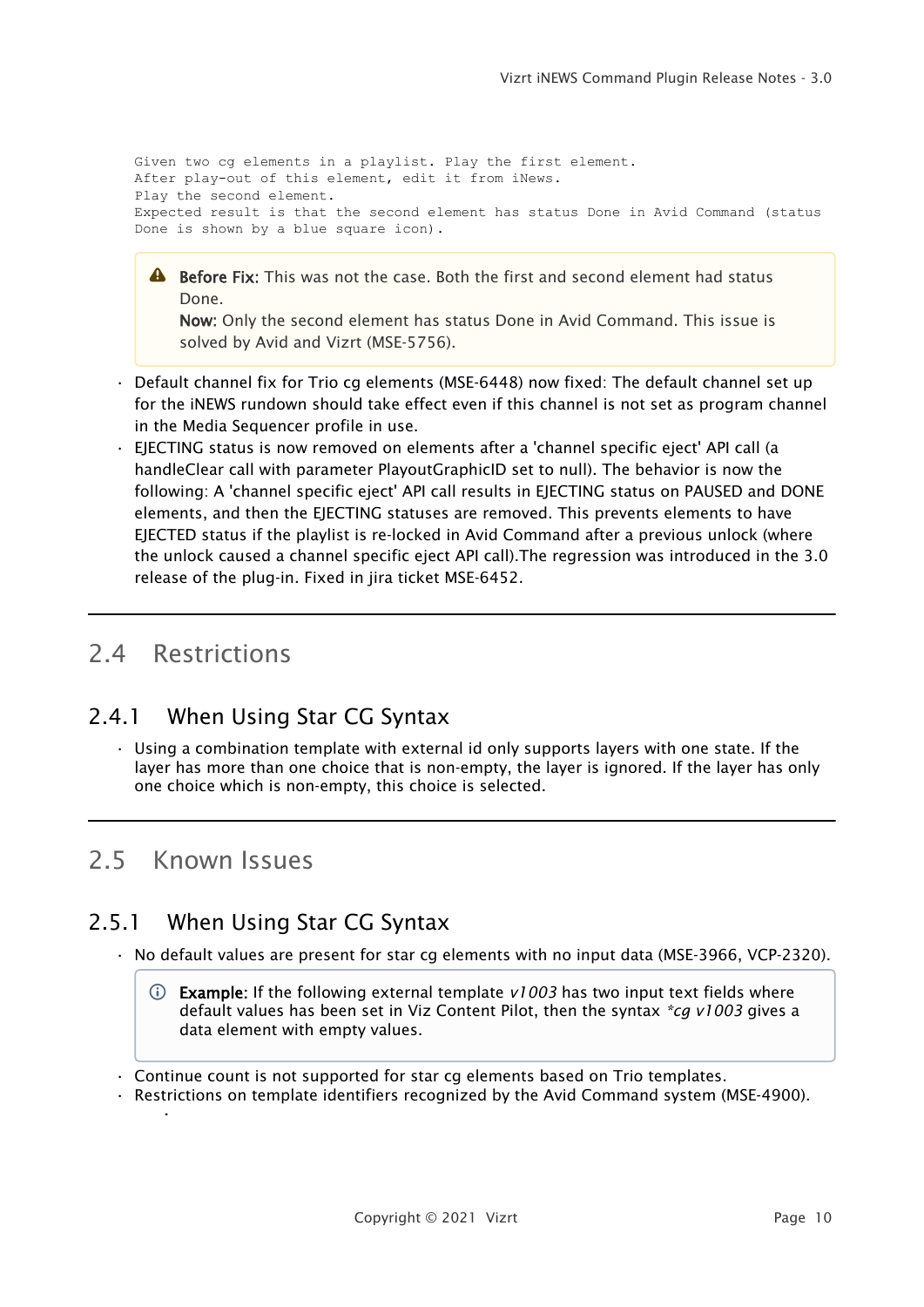When the configuration setting *Use template name as identifier for Viz Pilot cg elements* is on, the identifier for the external template is the *Description* field of the external template given in Pilot Template Manager.

- The integration with Avid Command has restrictions for the characters in the identifiers. This has to be enforced by the user.
- Characters that do not work: forward slash, backward slash, full stop.

A Note: iNews only accepts template identifiers being one word.

- Templates not following these rules might not be recognized by the Avid Command system.
- For a template identifier containing the character full stop (a period), the template does not work, and in addition loading such a template to the inventory causes problems with the inventory. This plug-in filters out templates with such identifiers.
- For Trio cg templates: Viz Artist disallows the mentioned characters in scene names.

#### <span id="page-10-0"></span>2.5.2 Vizrt Plug-in Settings

• Plug-in settings do not support Thai, Bengali, Hindi. The problem is related to the environment run by Avid Command (MSE-5676).

#### <span id="page-10-1"></span>2.5.3 Standalone Playlists and Shotbox

This is not supported.

#### <span id="page-10-2"></span>2.5.4 Other Known Issues

• Media Sequencer 3.1.1 does not listen to ipv6 connection attempts. Media Sequencer 3.1.1 only listens to ipv4 connection attempts.

A Note: The default localhost-localhost communication address on a windows OS might be set to an ipv6 address.

- Be aware that if the Graphic Device Service and Media Sequencer are running on the same machine, the default ipv6 address has to be disabled. Using ipv6 works, but there is an unnecessary delay in the communication between the GDS and Media Sequencer (ipv4 is tried after the connection attempt on ipv6 times out). To disable ipv6 as the default address, please see <https://support.microsoft.com/en-us/kb/929852>.
- The following described issue applies when the config setting *Enable initializing of a playlist or item in a playlist* is not selected. The issue can be resolved in Avid Command (MSE-5670).
	- When the user right clicks on a graphic element in Avid Command, the options for initialization are available. These options are also available in the **Main Menu (Playlist >** Graphics > Initialize Item/ Initialize Playlist).
- Avid iNews Command system does not run on Windows 10.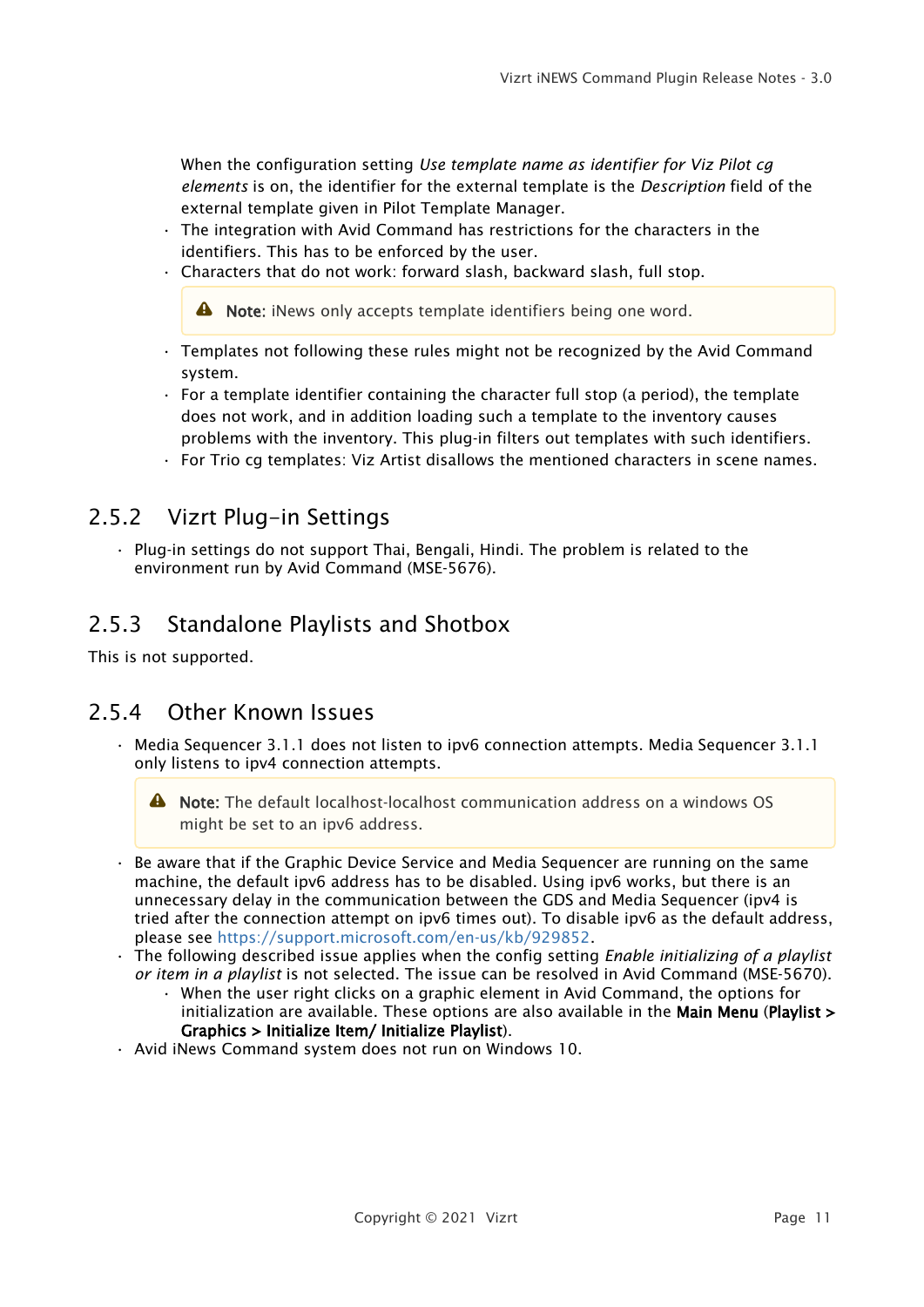## <span id="page-11-0"></span>3 Vizrt INEWS Command Plugin 3.0.0

#### Release Date: 2016-12-01

These are the release notes for the Vizrt iNEWS Command Plugin version 3.0.0. This document describes the user-visible changes that have been made to the software since release 2.0.0.

#### <span id="page-11-1"></span>3.1 Requirements

This plug-in is for use with:

- Avid iNEWS Command, 3.4.4.2 version or later. It is not compatible with Avid iNEWS Command 2.x versions.
- Viz Pilot Data server 6.0.0 or later
- Viz Preview Server 3.0 or later
- Viz Trio 3.1 or later
- Viz Pilot 6.1 or later
- Media Sequencer version 3.1.1 or later
- Viz Artist 3.8.2 or later

This plug-in has been tested with the following versions:

- Avid iNEWS Command, 3.4.4.2
- Viz Pilot Data Server 7.0.0.1025
- Viz Preview Server 4.0.0.2426
- Viz Trio 3.1.1.22607
- Viz Pilot 7.0.0.23260
- Media Sequencer 4.1.0.16507
- Viz Artist 3.8.3.60774

## <span id="page-11-2"></span>3.2 Changes

This version of the plug-in has the following major changes for configuration compared to the 2.0 version:

• In the 2.0 version of the plug-in, the Viz Pilot database setting *ax\_remove\_objSlug* was required to be set to *y*. In this version this setting is required to be set to *n*.

### <span id="page-11-3"></span>3.3 New Features

This version of the plug-in has the following new features and bug-fixes compared to the 2.0 version:

• Trio cg elements are now supported. The user can set a rundown in iNEWS to have the style identifying a Trio show. The graphic templates from the Trio show are then available for use with star cg syntax.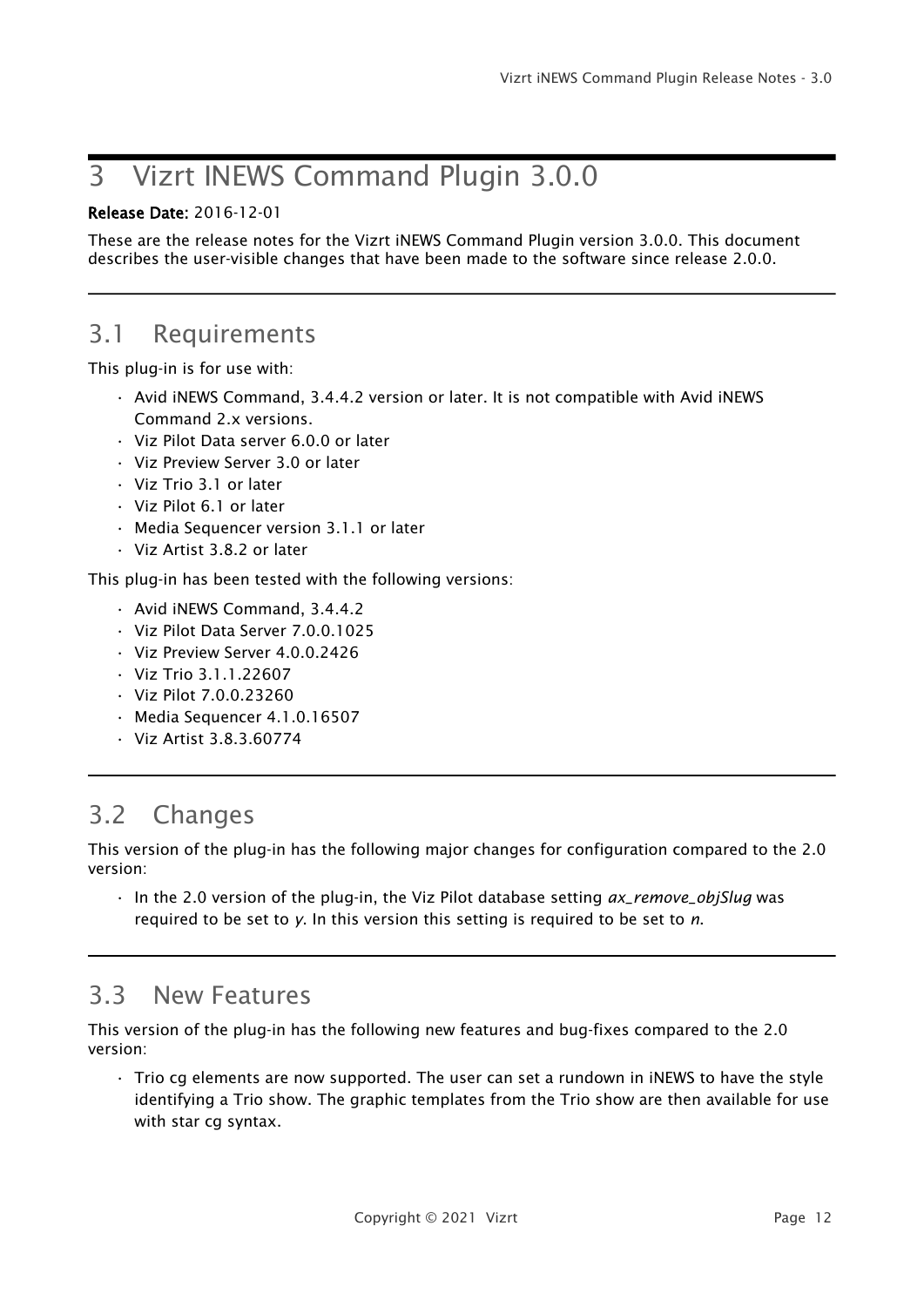- Avid iNEWS Command and the Vizrt iNEWS Command plug-in now support initializing a graphic item/playlist on the program channel in the context menu in Avid iNEWS Command.
- Edit of data values in hand entered elements (cg elements) is now possible from Avid iNEWS Command.
- Change for status report of graphic elements from TemplateFiller: A status is shown at the right side of the thumbnail. This status is either red (NOT AVAILABLE), orange (AVAILABLE), green (READY). The green indicates that the graphic item is available and loaded (initialized on the playout engine). Regarding this change, the "page" column in Avid iNEWS Command no longer shows the loaded status.
- Avid iNEWS Command and the Vizrt iNEWS Command plug-in now loads elements to the playlist when the playlist appears in Avid iNEWS Command. Previously this was done on channel lock. Example: elements that were to be fetched from a database were previously fetched on channel lock.
- Fix for incorrect occurrences of empty text in cg graphic: Two consecutive calls to the plugin for a cg graphic, first with empty text and then following immediatly with a call with text, could give empty text field as the final result. Avid has also made a fix to avoid the empty call first (MSE-5946).
- Fix for thumbnails of graphic elements from TemplateFiller: The thumbnail is updated if data is modified (MSE-3927).
- When Avid iNEWS Command plug-in receives a call for channel specific eject: a clear cut operation is performed. This is a change from 2.0 where a take out was done.

## <span id="page-12-0"></span>3.4 Restrictions

#### <span id="page-12-1"></span>3.4.1 When Using Star CG Syntax

• Combo templates with several selections per layer is not supported. Only one state per layer can be used.

#### <span id="page-12-2"></span>3.5 Known Issues

#### <span id="page-12-3"></span>3.5.1 When Using Elements from the TemplateFiller

• There is a performance problem with rundowns that contains a large amount of duplicated elements. This is due to an extensive amount of handleLoad(..) calls received by the plug-in. The number of calls exceeds the number of elements. Testing has revealed that the problem is not present with 300 duplicated elements (MSE-6042).

#### <span id="page-12-4"></span>3.5.2 When Using Star CG Syntax

• No default values are present for star cg elements with no input data (MSE-3966, VCP-2320).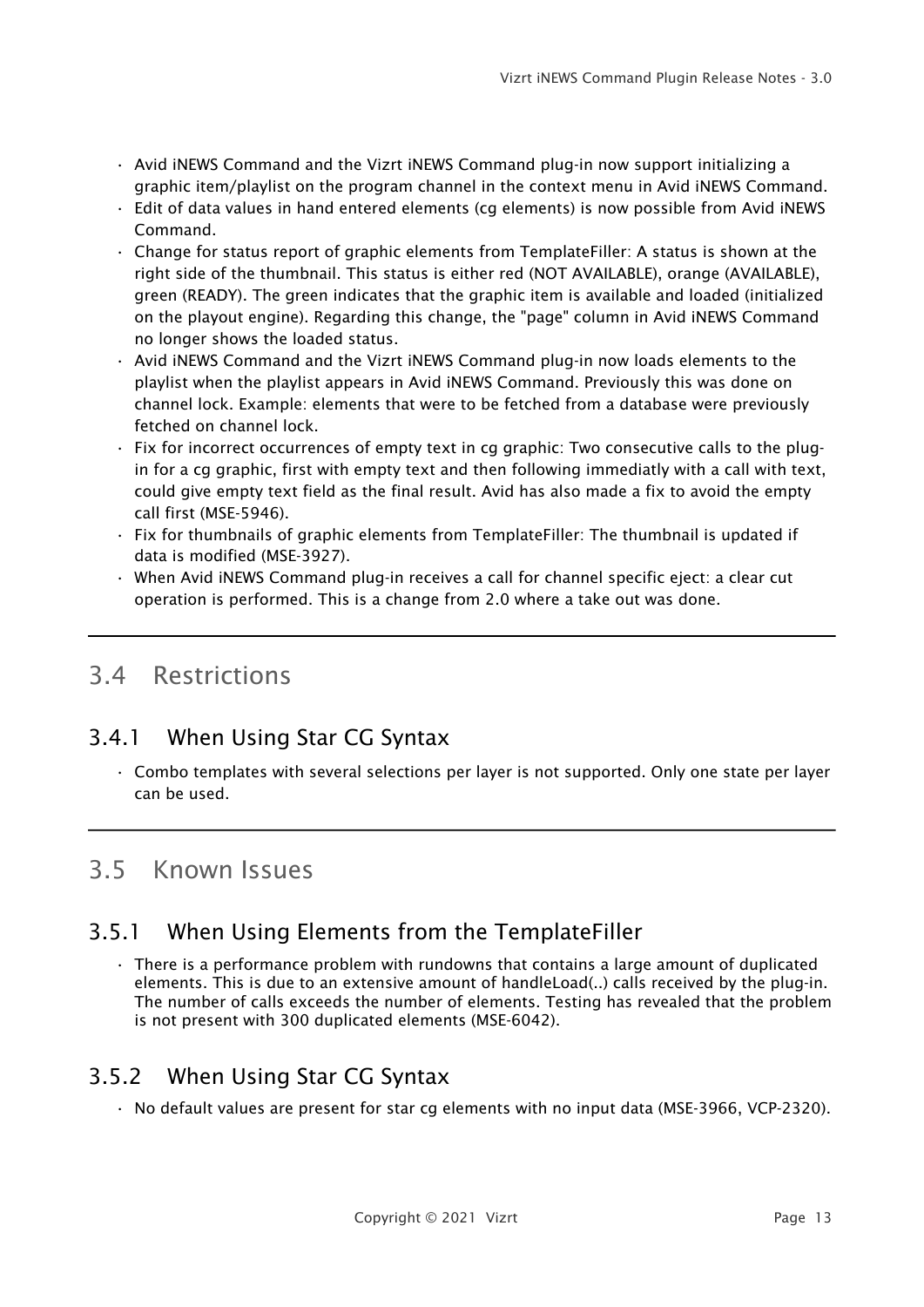- Example: If the following external template *v1003* has two input text fields where default values has been set in Viz Content Pilot, then the syntax *\*cg v1003* gives a data element with empty values.  $\odot$
- Continue count is not supported for star cg elements based on Trio templates.
- Restrictions on template identifiers recognized by the Avid Command system (MSE-4900).
	- When the configuration setting *Use template name as identifier for Viz Pilot cg elements* is on, the identifier for the external template is the *Description* field of the external template given in Pilot Template Manager.
	- The integration with Avid Command has restrictions for the characters in the identifiers. This has to be enforced by the user.
	- Characters that do not work: forward slash, backward slash, full stop.

A Note: iNews only accepts template identifiers being one word.

- Templates not following these rules might not be recognized by the Avid Command system.
- For a template identifier containing the character full stop (a period), the template does not work, and in addition loading such a template to the inventory causes problems with the inventory. This plug-in filters out templates with such identifiers.
- For Trio cg templates: Viz Artist disallows the mentioned characters in scene names.

#### <span id="page-13-0"></span>3.5.3 Vizrt Plug-in Settings

• Plug-in settings do not support Thai, Bengali, Hindi. The problem is related to the environment run by Avid iNEWS Command (MSE-5676).

#### <span id="page-13-1"></span>3.5.4 Standalone Playlists and Shotbox

This is not supported.

#### <span id="page-13-2"></span>3.5.5 Other Known Issues

• Media Sequencer 3.1.1 does not listen to ipv6 connection attempts. Media Sequencer 3.1.1 only listens to ipv4 connection attempts.

Note: The default localhost-localhost communication address on a windows OS might be set to an ipv6 address.  $\bullet$ 

- Be aware that if the Graphic Device Service and Media Sequencer are running on the same machine, the default ipv6 address has to be disabled. Using ipv6 works, but there is an unnecessary delay in the communication between the GDS and Media Sequencer (ipv4 is tried after the connection attempt on ipv6 times out). To disable ipv6 as the default address, please see <https://support.microsoft.com/en-us/kb/929852>.
- When the config setting *Only mark last played graphic as done (per channel)* is selected (MSE-5756). The issue can probably be solved in the Avid system by Avid.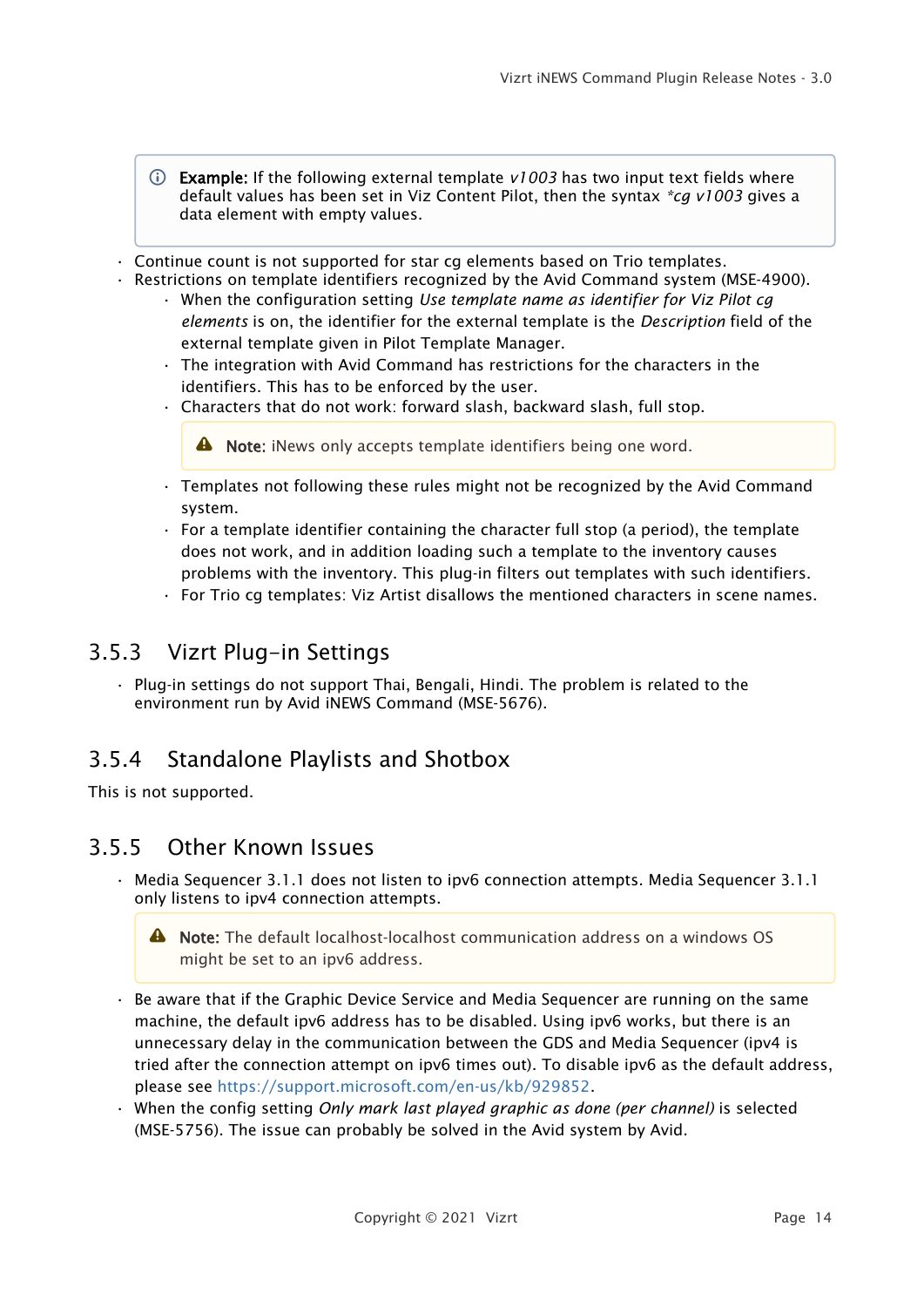- When the config setting *Enable initializing of a playlist or item in a playlist* is not selected. The issue can be resolved in Avid iNEWS Command (MSE-5670).
	- When the user right clicks on a graphic element in Avid Command, the options for initialization are available. These options are also available in the Main Menu (Playlist > Graphics > Initialize Item/ Initialize Playlist).
- Avid iNews Command system does not run on Windows 10.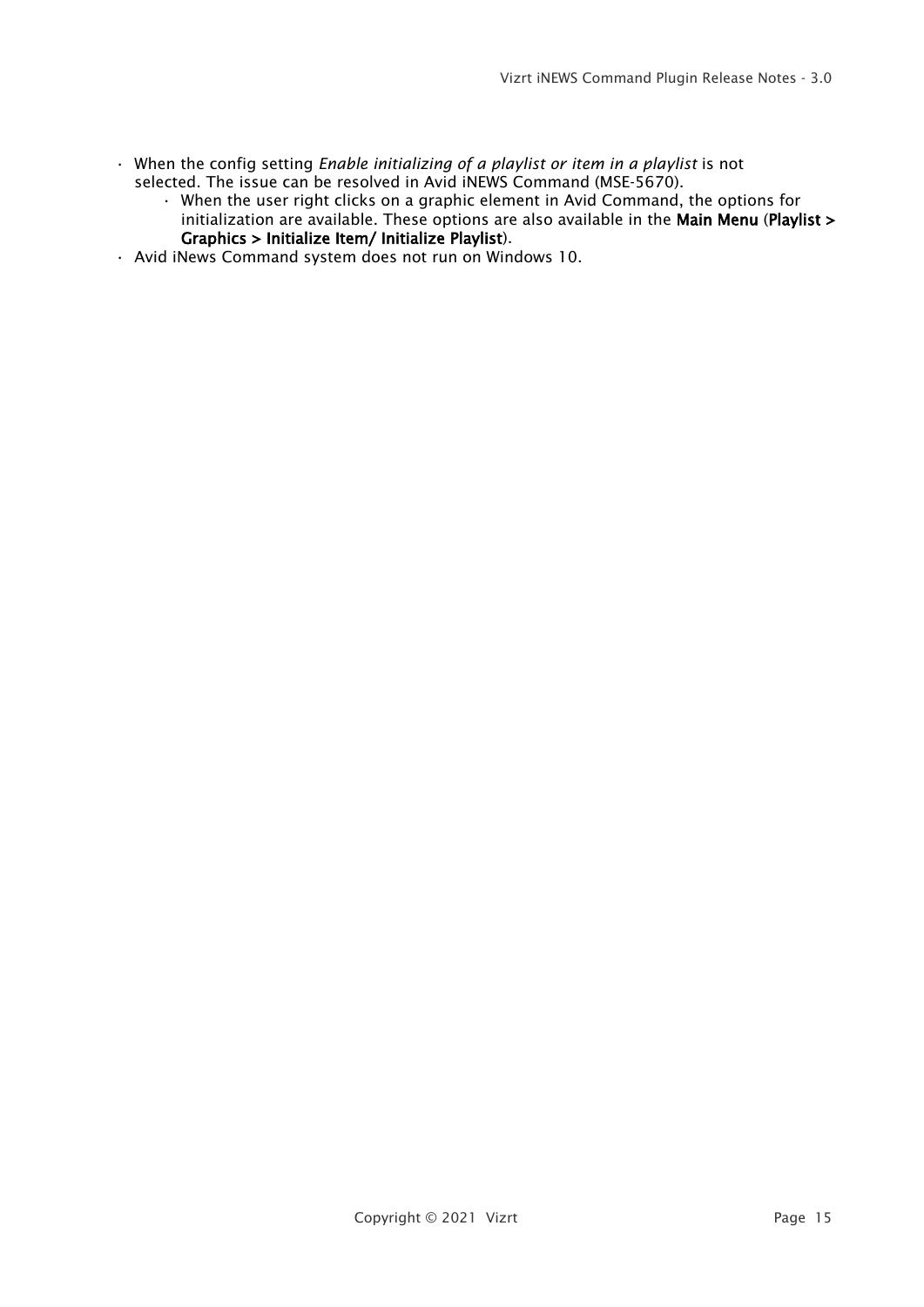## <span id="page-15-0"></span>4 Documentation

Documentation for the Vizrt iNEWS Command Plugin is available at the Vizrt Documentation Center:

• [Vizrt iNEWS Command Plugin Administrator Guide](http://docs.vizrt.com/viz-pilot)